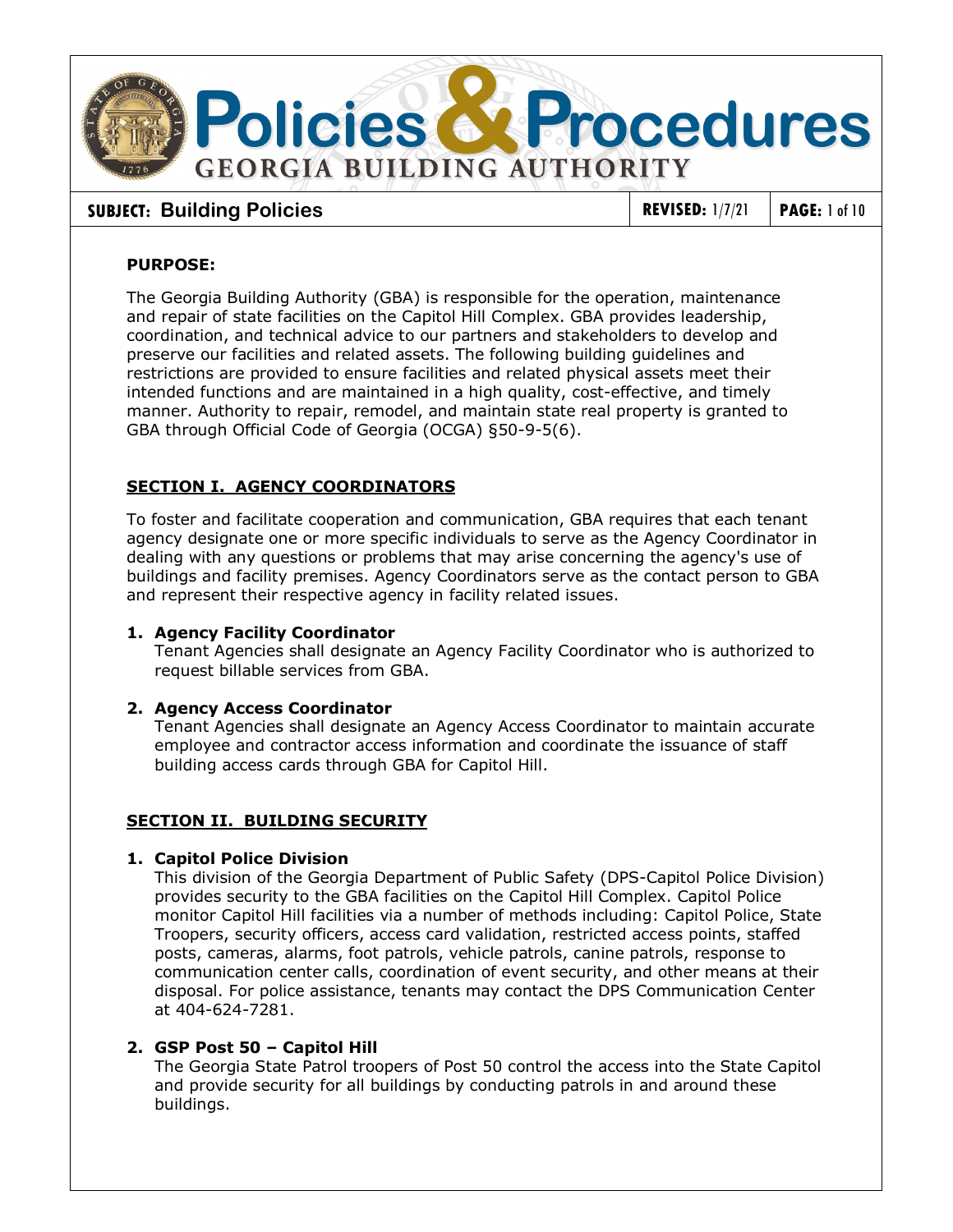# **SUBJECT:** Building Policies **REVISED:** 1/7/21 PAGE: 2 of 10

## **3. Medical Emergencies**

Medical emergencies should first be reported directly to 911 to ensure that paramedics are promptly dispatched to the proper location. After notifying 911, emergencies should then be reported to the Department of Public Safety (DPS) Communications Center at 404-624-7281. Capitol Police can provide assistance by guiding the ambulance and other response vehicles to the proper location and commandeer elevators, if necessary, to expedite transport of the injured person(s).

# **4. Guidelines and Restrictions for the Use of State Buildings**

The Georgia Department of Public Safety is authorized and empowered to: deny entrance into or upon any property or building of the state when the person's activities are intended to disrupt or interfere with the normal activities and functions carried on in such property or building or have the potential of violating the security of the personnel therein; deny entrance of any person displaying any sign, banner, placard, poster, or similar device; remove any person from any such property or building when the person's activities interfere with or disrupt the activities and the operations carried on in such property or building or constitute a safety hazard to the property or building or the inhabitants thereof.

- a) It is illegal for any person to disrupt state employees in the performance of their official duties (OCGA §50-9-9(a)).
- b) It is illegal for any person, firm, group, organization, or other entity to beg, panhandle, solicit, or to sell goods, wares, or any other objects or services within any buildings or on the grounds, sidewalks, or other ways owned by or under the control of the state, its agencies, authorities, commissions, boards, bureaus, or other state entities (OCGA §50-9-9(b)).
- c) It is illegal for any person to interfere with or obstruct the passage into or from government property (OCGA §16-7-24(b)).
- d) Persons and bags may be scanned.

## **SECTION III. BUILDING ACCESS**

GBA maintained buildings on the Capitol Hill Complex are open to the public during normal business hours. The standard operating hours for GBA facilities are Monday through Friday, 7:30 am to 5:00 pm. GBA facilities are closed to the public on Saturdays and Sundays and on all state holidays.

#### **1. Public Access**

At least one door to each building is designated as a "public access entrance" and is manned with either a Capitol Police officer, a State Trooper or a (DPS) contract security officer. Entrance into a building through a "public access entrance" may be obtained by presenting proper picture identification (e.g., driver's license, stateissued identification badge) to the officer.

## **2. Non-Public Access**

Access through other entrances into state-owned buildings is controlled by access card readers. State employees and contractors may be given access for entrance into buildings where they work or conduct business with the approval of the Agency Access Coordinator.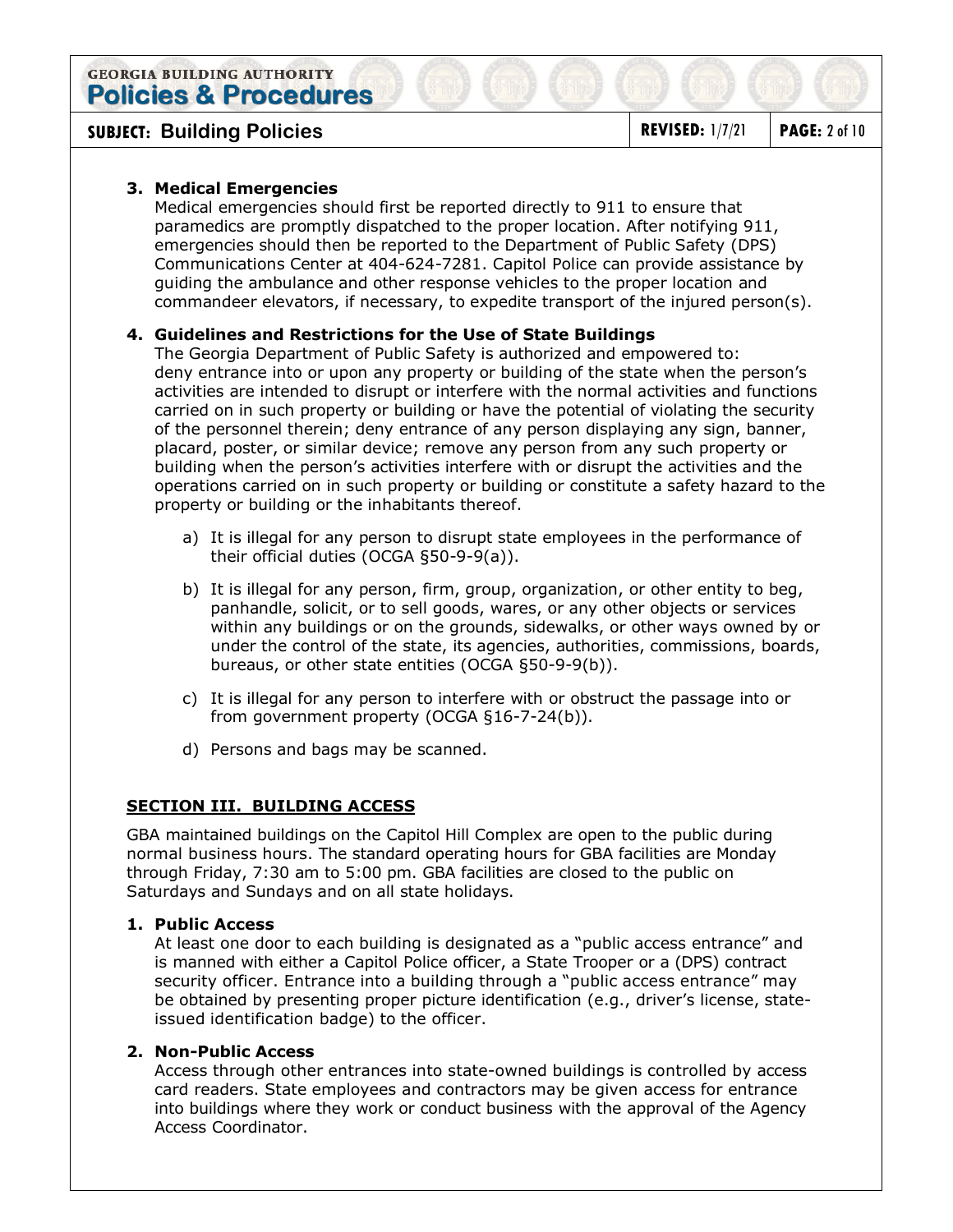**SUBJECT:** Building Policies **REVISED:** 1/7/21 PAGE: 3 of 10

# **3. Restricted Access**

Capitol Police (DPS) must approve all access to the State Capitol, the Coverdell Legislative Office Building, the Health Building, the Judicial Building, and to 244/254 Washington Street. Access through any door other than the public entrance into these buildings is limited to the employees/contractors who work there and DPS will not grant access to employees/contractors for reasons of convenience.

# **4. GBA Access**

GBA reserves the right to enter facilities for the purpose of inspection, maintenance, or repairs.

## **5. Access Card**

All employees and contractors must wear and display a valid GBA-issued building access card. Agencies are responsible for verifying the identity of their employees and contractors doing business on State property prior to requesting an access card. Agency Access Coordinators shall maintain accurate staff access information and coordinate the issuance of access cards through GBA.

- **a) Card Issuance** The Agency Access Coordinator must ensure an Access Card Authorization Form is completed online and processed to GBA with at least a 24-hour minimum turnaround time. The employee or contractor may go to the GBA Parking & Access Office to have their picture taken and to pick up the card. Access card can be picked up by employee/contractor or Agency Access Coordinator. Contractor badges will be active for the time frame chosen by the Agency Access Coordinator not to exceed 1 year from the date of issuance the access card request was submitted by the Coordinator.
- **b) Card Return** The Agency Access Coordinator must return to GBA access cards for employees and contractors immediately upon termination of employment.
- **c) Replacement Card Fee**  The replacement fee for an access card is \$20.00. These fees apply to lost or abused cards and change in personal information (i.e. name changes, title changes, etc.).
- **d) Card Care** To maintain the reliability of access cards, proper care is essential. The following are some basic guidelines to consider:
	- Do not expose cards to extreme heat.
	- Do not fold, bend, or twist cards.
	- Do not re-laminate cards.
	- Do not punch a slot or hole in cards.
- **e) Policy Violations** The following actions are policy violations and subject to revocation of access card privileges:
	- Loaning an access card to another person.
	- Transferring an access card to another person.
	- Altering an access card in any way.
	- Admitting unauthorized persons into any building.
	- Losing an access card and not reporting it.
	- Following or tailgating through a carded doorway or turnstile.
	- Misrepresentation of employee or contractor data for requesting an access card to Capitol Hill will result in disciplinary action.
	- Use of an invalid access card (expired, copied, counterfeit, or by other means).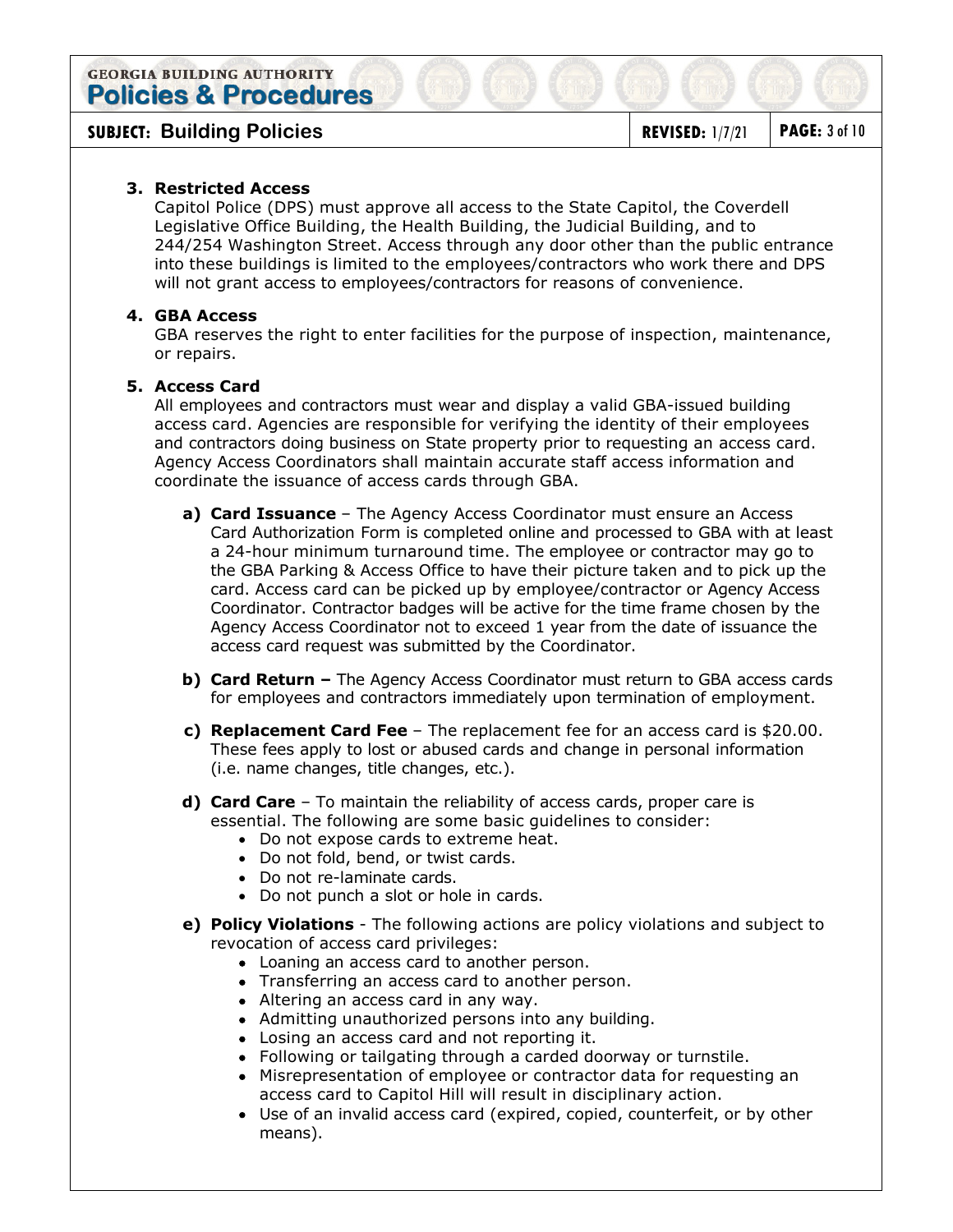**SUBJECT:** Building Policies **REVISED:** 1/7/21 PAGE: 4 of 10

# **SECTION IV. HOUSEKEEPING**

Routine custodial services are performed on a scheduled basis and require no special request or planning. These services include vacuuming and cleaning carpets for office spaces, garbage and recycling collection; restroom cleaning; and pest control services.

## **1. Emergency Cleaning Requests**

Requests for custodial services for spills, paper towels, bathroom tissue, etc. can be made through the Tenant Services at 404-463-HELP (4357), or reported online at [www.maintenance.gba.ga.gov.](http://www.maintenance.gba.ga.gov/)

## **2. Housekeeping Guidelines**

The following housekeeping guidelines for tenants will assist GBA in maintaining clean facilities:

- **a) Office Space** Keep clear all areas to be cleaned the janitorial staff is instructed not to touch any computers, papers, files, or records that are lying on desks, file cabinets, or bookcases. Please do not store items on the floor as this makes it difficult for the housekeeping staff to clean your floor area.
- **b) Storage Areas** Do not store materials within 24 inches of the ceiling in storage or closet areas. This is to ensure fire safety clearance for the sprinkler heads.
- **c) Restrooms** Do not remove paper towels, toilet tissue, and other janitorial supplies from restrooms or supply closets. Do not dispose of any paper towels, handiwipes, or sanitary napkins into the plumbing system.
- **d) Trash Collection** All boxes or items too large for the "Trash Only" containers that are to be disposed of must be labeled as "TRASH."
- **e) Waste Disposal** Do not dispose of unwanted food into kitchenette or restroom sinks, drinking fountains, toilets, urinals, or in recycle containers. Please properly dispose unwanted food in trash cans.
- **f) Recycle Bins** Do not use recycle bins for anything other than recyclable materials. Individuals are responsible for emptying desk recycle bins into the large GBA common area containers. These common area bins are not secured and GBA is not responsible for the materials placed inside them.
- **g) Food Storage** Perishable food (i.e. fruit, vegetables) storage for extended periods of time is not permitted at desks or workstations. Supplies for coffee, tea and other foods must be stored in sealed plastic or metal containers.
- **h) Kitchens** State agency employees are responsible for cleanup of kitchenettes and other established food preparation areas at the end of each day. Tenant refrigerators must be cleaned at least weekly of any items that may spoil. State agencies will be responsible for the cleanup, repair, and restoration of a food preparation area if damaged.

## **SECTION V. HEATING, VENTILATION, AND AIR CONDITIONING (HVAC)**

Heating, ventilation, and air conditioning services are provided during the building hours of operation. Every effort is made to provide an even temperature and acceptable working environment throughout the building using the American Society of Heating, Refrigerating and Air-Conditioning Engineers (ASHRAE) Standard 55. Tenants are not authorized to adjust thermostats - please contact Tenant Services when temperature adjustments are required.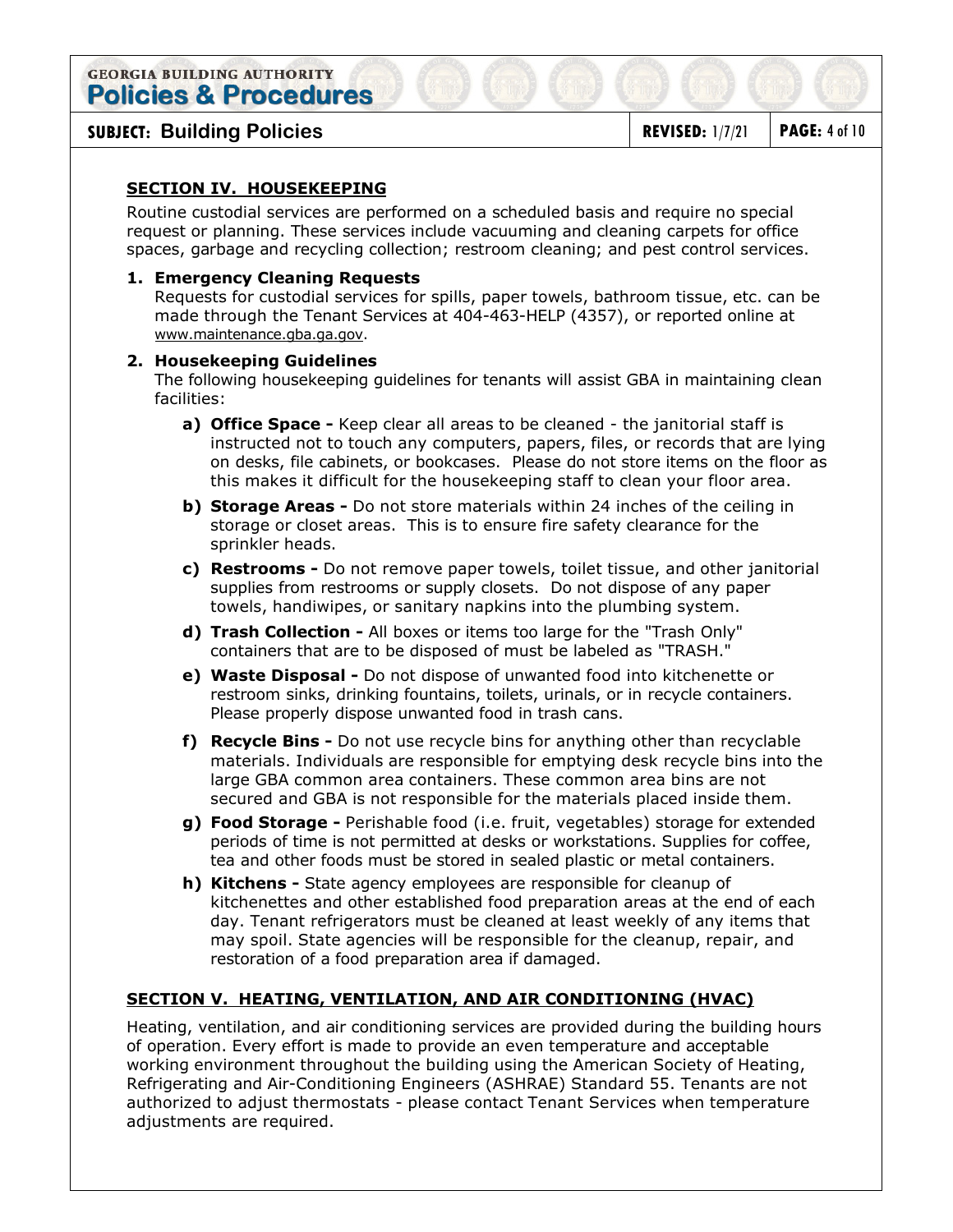**SUBJECT:** Building Policies **REVISED:** 1/7/21 PAGE: 5 of 10

# **1. Heating Policy**

Occupied space temperatures are maintained between 68-74º F during the winter months. During periods where normally occupied spaces are not used during the daytime, weekends, or holidays, procedures to minimize unnecessary energy use will be followed. Designated operational areas for vestibules, stairwells, machinery, and unoccupied spaces temperatures are maintained at 60º F during the winter.

# **2. Air Conditioning Policy**

Occupied space temperatures are maintained between 73-79º F during the summer months. Stairways, storage areas, mechanical rooms, and vestibules are not required to be air-conditioned.

# **3. HVAC Restrictions**

The following HVAC restrictions will help to ensure consistent temperatures and working conditions throughout the buildings:

- **a) Temperature Controls** Building occupants or tenant employees are not to adjust or make modifications to thermostats, diffusers, dampers, or any other part of the Heating, Ventilation, and Air-Conditioning Systems (HVAC). Only building maintenance staff is authorized to make temperature control adjustments. Report any heating or cooling problems to the Tenant Services at 404-463-4357 or www.maintenance.gba.ga.gov.
- **b) Fan Coil Units** Nothing is to be placed on the coil cover (windowsill) obstructing the airflow or in front of the air intake at the bottom of the cover. In order to access the filters for the units, furniture and other objects should be kept 36" away from the fan coil units. Nothing is to be placed in front of the window higher than the windowsill.
- **c) Portable Space Heaters** The only space heaters GBA will authorize is a ceramic heater equipped with a tip-over, shut-off mechanism. Use of a space heater and other electrical appliances in the same outlet can overload a circuit and could result in an electrical fire. Tenants must ensure that no other electric appliances are plugged into the same circuit as the space heater and that the maximum amperage rating of the heater does not exceed the rating of the outlet. Request for additional outlets to accommodate space heaters will be billed to the tenant agency.
- **d) Window Blinds/Drapes** Door sidelights increase light infiltration and should not be covered with blinds or other window treatments. Blinds/drapes on exterior windows should be kept lowered whenever possible to increase the building's energy efficiency. Blinds should be turned in a direction to reflect light/heat out. Draperies must meet life safety and fire code requirements. All draperies hung without GBA permission will be removed at the tenant's expense.

## **4. After Hours HVAC Requests**

Requests for after hours heating and cooling must be made in writing from the Agency Facility Coordinator to the Tenant Services. Request must be made 72 hours prior to needing service as well as 72 hours prior to cancel a request that has been submitted to Tenant Services. There will be an hourly charge per floor.

## **5. Energy Management**

For effective energy management, please turn off all office lights, personal computers, copiers, and printers at the end of each day, unless essential to the operation of the agency's mission.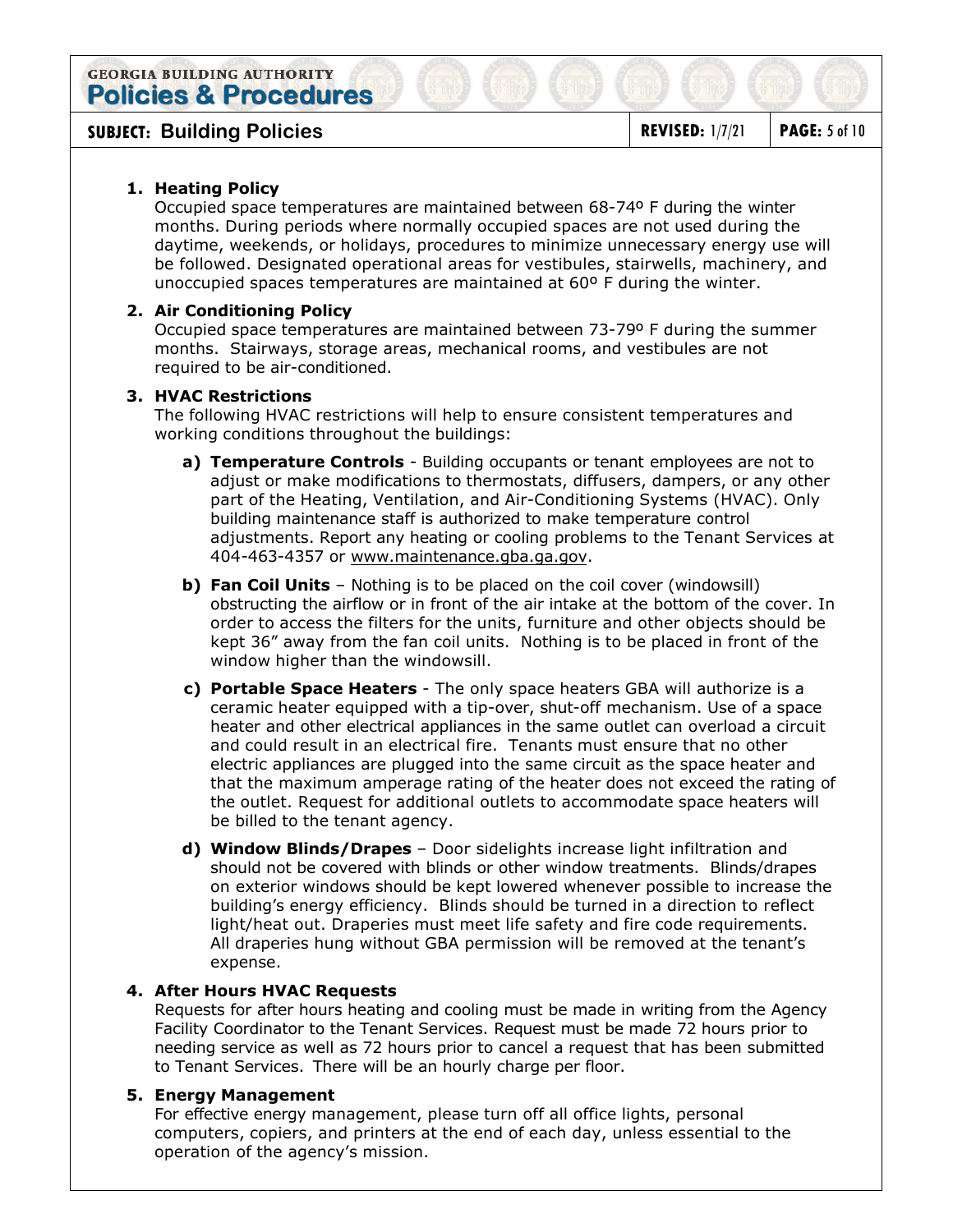**SUBJECT: Building Policies REVISED:** 1/7/21 **PAGE:** 6 of 10

# **SECTION VI. BILLABLE SERVICE REQUESTS**

All billable service requests must be requested in writing by an Agency Facility Coordinator through Tenant Services. Requests can be emailed to: [tenantservices](mailto:workcontrol@gba.ga.gov)@gba.ga.gov or sent by mail to:

Tenant Services Manager Georgia Building Authority 1 Martin Luther King, Jr. Drive, Atlanta, GA 30334

# **1. Tenant Improvements**

All tenant improvements to GBA owned facilities must be coordinated through GBA. Examples of tenant improvements include office renovations, remodeling, or painting; installation of new electrical circuits or light fixtures; installation of new or additional card readers; and other changes to the building. Tenant agency responsibilities include:

- a) Approval of project plans from GBA prior to start of tenant improvements
- b) Contracts and coordinates the agency's data, phone, and telecommunications needs with the Georgia Technology Authority (GTA) or agency's telecommunications contractor
- c) Upgrades from GBA standard materials requires written approval and tenant must return space to GBA standards.
- d) Maintenance of all tenant-owned furniture
- e) Cost of installation, repair, operation, and maintenance of equipment in tenant space (including card readers, duress buttons, etc.)
- f) Repairs caused by tenant negligence or policy violations
- g) The cost of ADA compliance for tenant requested services

## **2. Door Keys**

Agency Facility Coordinators are responsible for coordinating with GBA for door key requests and managing the distribution and inventory of keys within their agency.

- **a) Key Request** The Agency Facility Coordinator will submit a billable service request to Tenant Services.
- **b) Key Issuance** Keys will be issued to the Agency Facility Coordinator, who will distribute to agency personnel.
- **c) Key Returns** The Agency Facility Coordinator must collect all building keys and return to GBA when access to GBA facilities is no longer required.

## **3. Other Billable Services**

Other billable services may include moving services, signage, door lettering, name plates, and requests for after hours heating or cooling.

Tenant will be invoiced for billable service requests at the GBA hourly rate, material costs, and an administrative overhead fee. There will be a minimum charge for all billable service requests that includes one hour of labor and the administrative overhead fee.

Tenant agencies are responsible for paying for rent and all billable services when costs are due. GBA reserves the right to withhold other GBA services if rents or payments for other services are not received in a timely manner.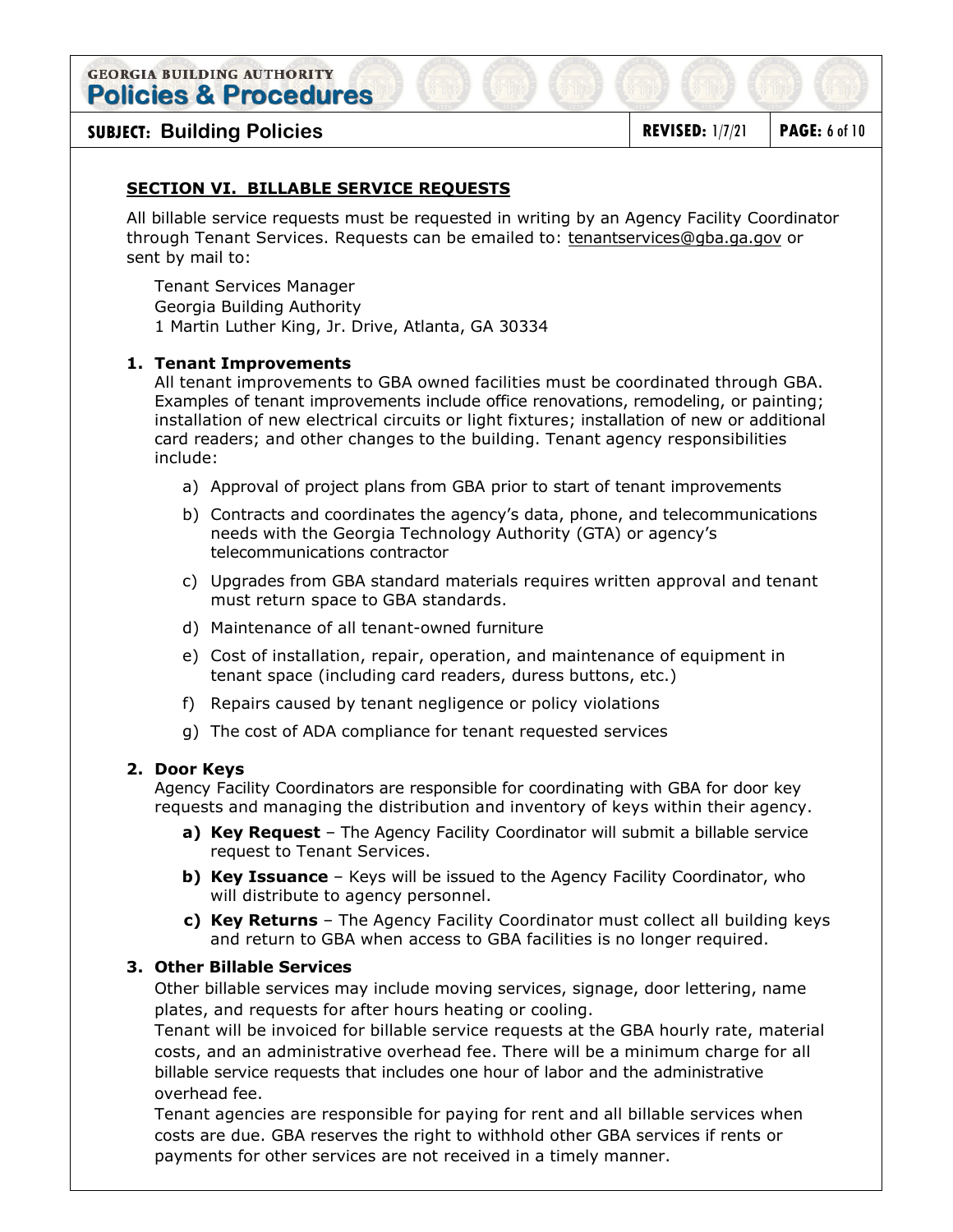# **SUBJECT:** Building Policies **REVISED:** 1/7/21 PAGE: 7 of 10

# **SECTION VII. GENERAL BUILDING RULES**

#### **1. Use of State Property**

Tenants may not use GBA owned facilities for any purpose other than their intended use without the consent of GBA. Except as requested by a State entity and related to a statewide event or service, there shall be no soliciting/selling of products or services in the common areas of GBA buildings. Except as provided in the "Capitol and Grounds Exhibit and Event Guidelines", the common areas of GBA buildings are not designated as areas for public forum.

## **2. Telecommunications Rooms**

Telecommunications rooms are defined as rooms that are used for telephone equipment, building cable distribution, network hubs, routers, switches, gateways, and cable termination equipment used for IT network support. This room is separate from any agency computer/server room with equipment defined as "any electronic digital or analog computer, along with all peripheral, support, memory, programming, or other directly associated equipment, records, storage, and activities."

- a) These rooms must remain secure at all times (24/7); only dedicated agency personnel and GTA and their sub-contractors are authorized in the room. GBA will not provide access to rooms for agency personnel or contractors.
- b) All equipment (i.e. racks, switches, etc.) installations must be in accordance with the Georgia Technology Design Manual (GTDM). This includes proper use of wire management systems. Installation of racks requires prior written approval from GBA.
- c) Tenants may not install server equipment, cooling units, fans and furniture.

## **3. Smoking Policy**

Smoking is prohibited in GBA owned or leased buildings, including offices, hallways, waiting rooms, restrooms, break rooms, and meeting rooms, among other areas such as all parking decks and underground garages. Smoking is only allowed in designated areas of GBA premises. In designated areas, smokers are prohibited from blocking doorways and entrances, including delivery entrances, to the building. Employees are expected to keep the premises free of litter and dispose of

ashes and cigarette butts in the designated receptacles. This policy includes, but is not limited to, tobacco products and electronic smoking devices.

## **4. Drug Free Workplace**

It is the policy of GBA to provide a drug free work environment. Employees are PROHIBITED from engaging in the UNLAWFUL/ILLEGAL manufacture, distribution, dispensation, possession or use of controlled substances.

#### **5. Noise Restrictions**

Tenant or guests shall not make or permit any loud noises in the building or do anything that shall annoy, disturb or interfere in any way with any other tenant.

#### **6. Prohibited Materials**

The following are not allowed in buildings due to the health and safety of building occupants who may be chemical sensitive or suffer with allergy problems: heated potpourri pots, scented sprays, or other pungent odor items. Due to potential fire hazards, no heat producing appliances are allowed in work areas (i.e. crock pots, hot plates, popcorn poppers, toaster, toaster ovens, etc.), nor burning candles or incense.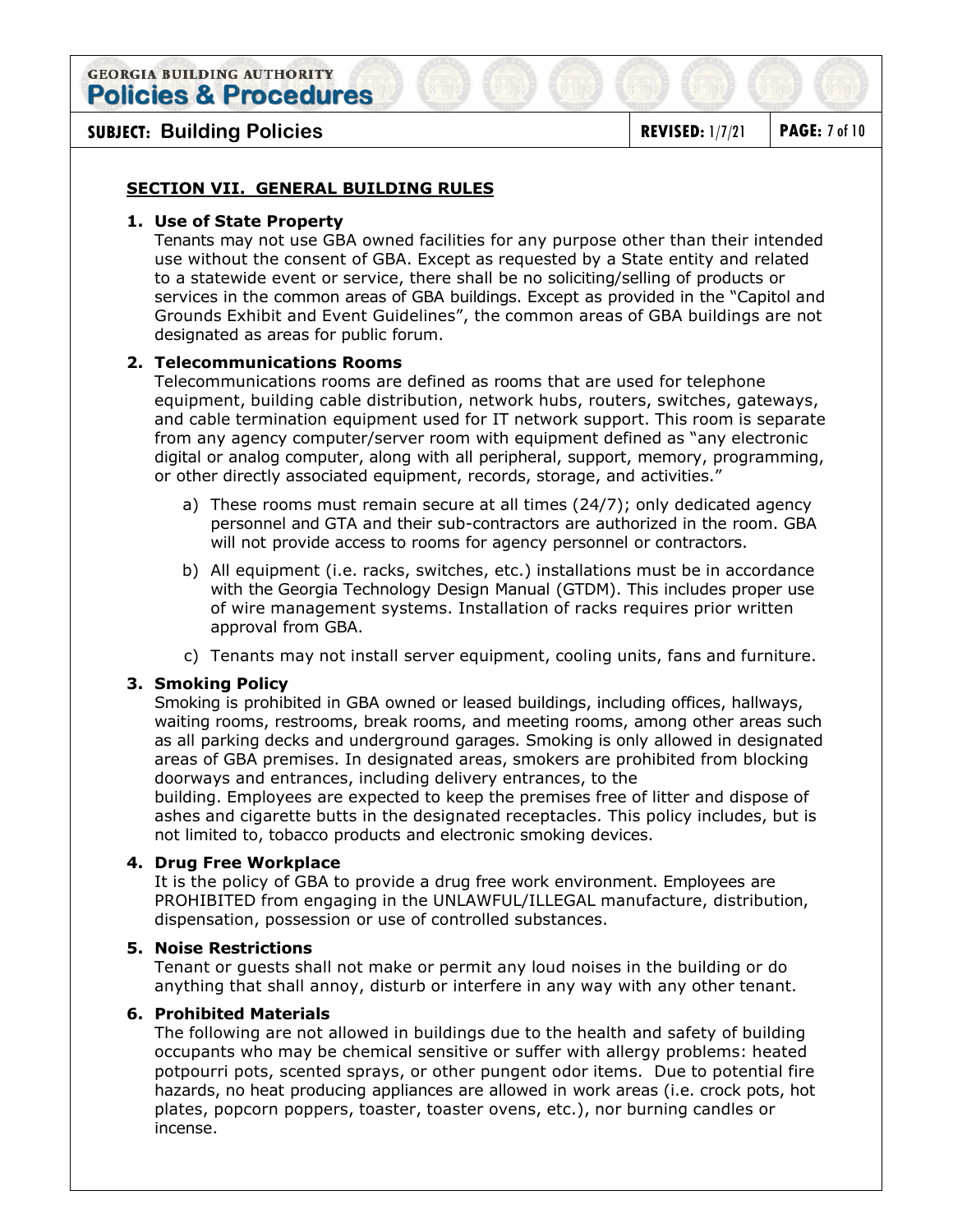**SUBJECT:** Building Policies **REVISED:** 1/7/21 PAGE: 8 of 10

# **7. Hanging/Affixed Items**

Tenants may not mark, paint, hang, or affix anything to building common area walls, windows, doors or elevators. Affixed items that deface the surface of the building will be removed and costs will be charged to the building occupant's agency. Agency Facility Coordinators may contact Tenant Services to hang pictures, posters, etc., in the appropriate place and with appropriate hardware. Bulletin boards are located throughout the buildings for the posting of public notices. Posters and pictures shall be allowed within cubicles (internal panels). However, no posters, pictures, whiteboards, or bulletin boards shall be allowed on exterior cubicle walls. No items shall be affixed to ceiling grid, light fixtures, sprinklers, etc.

## **8. Signs/Advertisements**

No sign or advertisement should be attached to the building and no sign shall be put or painted upon the building, in the halls, elevators, staircases or entrances. Any deviation from building standards must be submitted in writing and approved by GBA.

## **9. Door Locks**

No additional mechanical/electrical lock, latch, or bolt of any kind shall be placed upon any door, nor shall any changes be made to existing locks without consent of GBA.

### **10. Work Station Policy**

All articles of modular furniture (acoustical panels, work surfaces, file cabinets, etc.) provided by GBA are not to be moved or rearranged except by GBA personnel. Cost of locating and replacing furniture moved without GBA's permission will be billed to your agency. Placement of the systems furniture in enclosed areas or private areas is not permitted and will be removed by the GBA staff.

#### **11. Surge Suppressors**

All surge suppressors must be UL Listed and meet UL Code 1449. Surge protectors cannot be placed on the floor, but must be securely attached to work surfaces or to the walls. All cables and wires should not be exposed or cause any obstruction or hazard to foot traffic.

## **12. Weight Limitations**

GBA shall have the right to prescribe the weight limitations, position and manner of installation of heavy articles such as safes, shelving, machines, and other equipment brought into the building. At no time shall any weight be placed upon any floor by tenant that exceeds the design conditions of the floors at the applicable locations. Please contact GBA prior to installation of any heavy articles.

## **13. Ingress/Egress**

All fire access corridors, mechanical/electrical rooms including the elevator lobbies and stairwells, are to be kept free of storage and furniture. Fire code regulations require the stairwell doors to be closed at all times. No items shall be stacked on floors within offices/cubicles as to impeded egress path; clear pathways shall be maintained.

## **14. Mobility Devices**

Bicycles, mopeds, scooters, skateboards, roller blades or skates, motorcycles or vehicles of any kind are prohibited inside of any building, unless specifically permitted for individuals with disabilities. Sidewalks, entrances, passages, corridors, halls, elevators and stairways in the building shall not be obstructed by any tenant or used for any purpose other than for ingress and egress.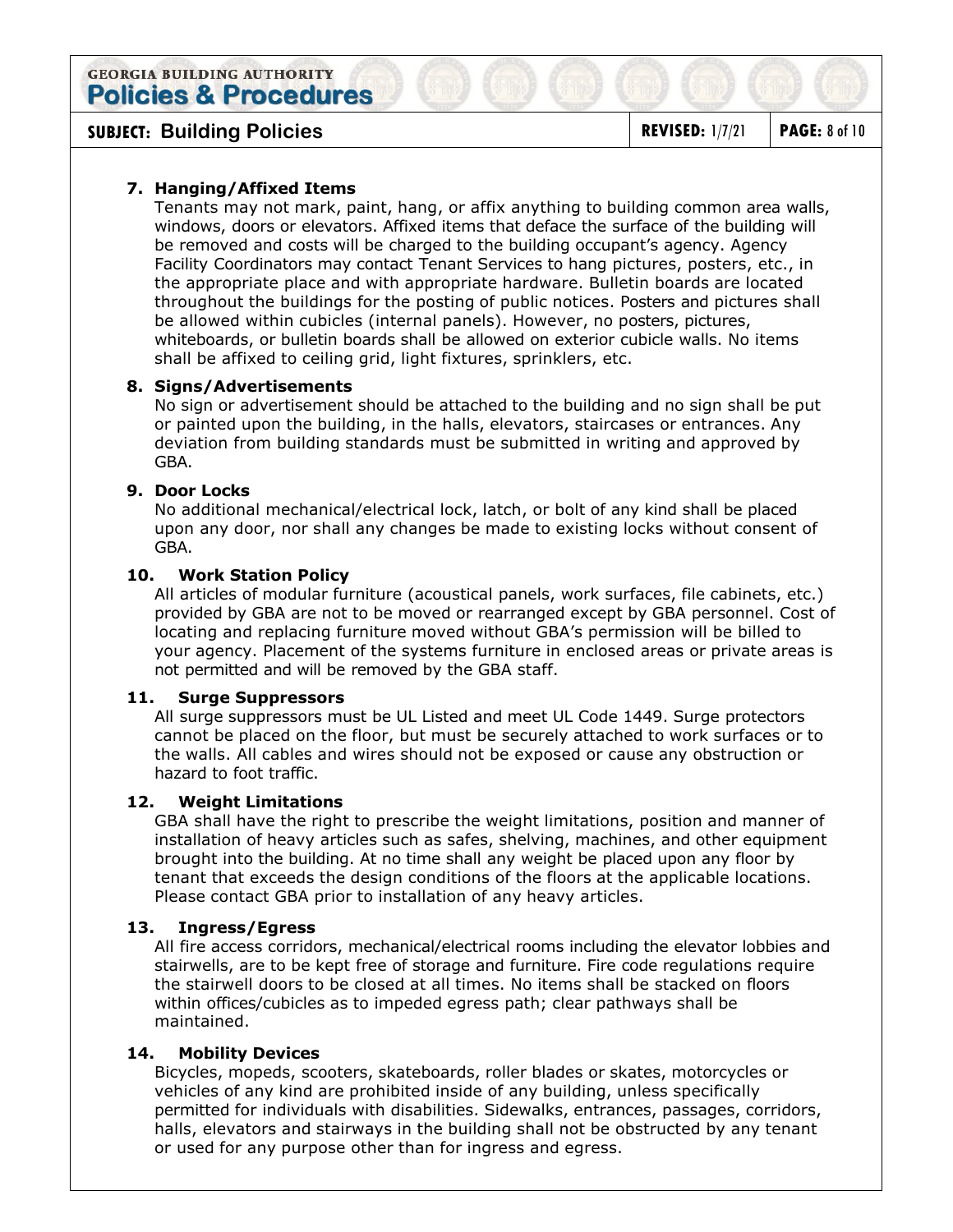# **SUBJECT:** Building Policies **REVISED:** 1/7/21 PAGE: 9 of 10

## **15.Animals**

No animals may be brought into or kept in any building, unless the animal is specifically permitted for an authorized state program, or is trained to assist a disabled or special needs person. Fish or other aquariums are not permitted.

### **16.Plants**

Small plants are allowed in the building within common usage areas. All plants must have watering trays and be maintained by the individuals responsible for bringing them on site. No plants shall be set on windowsills, fan coil units, or any other building equipment. Fertilizer or plant food must be stored in sealed containers with Material Safety Data Sheet(s) (MSDS).Diseased plants will be removed immediately by GBA staff at the owner's expense. State agencies will be responsible for the cleanup and/or repairs to surfaces damaged by plant watering.

#### **17.Holiday Trees & Decorations**

The Georgia Office of Insurance and Safety Fire Commissioner does not recommend natural cut trees. Live trees may be used provided they meet the following:

- a) They are in fact live, (i.e., they have a root-ball system still attached) and are placed in containers with dirt.
- b) They are well maintained by watering them.

Artificial trees must be of a nonflammable, noncombustible material and should be held upright in sturdy stands having a base that is broad enough to effectively support the tree against the surrounding activities. Artificial holiday trees and decorations shall be located in such a manner that they do not interfere with fire safety precautions and the route of egress. Trees and decorations must be located a safe distance from ignition sources such as electrical appliances or equipment and all electrical components should be disconnected when the area is unattended or at the end of the day. All lights and extension cords must be UL approved.

#### **18.Cooking**

No cooking, with exception of microwave ovens, shall be performed on the premises without written approval of GBA.

#### **19.Refrigerators and Ice Makers**

Refrigerators and ice makers must be approved and authorized by GBA. Only frost-free refrigerators may be used and will be set upon a plastic floor pan.

#### **20.Vending Machines**

No vending machines shall be installed, maintained or operated upon the premises without the written consent of GBA.

## **SECTION VIII. SPACE MANAGEMENT**

In order to cancel, reduce, or increase existing space, agencies must submit a request in writing to the Georgia Building Authority (GBA).

All requests must be received by May 1 each year in order to be effective for the next fiscal year. If the request to cancel or reduce space is to take effect during a fiscal year, it will be reviewed by GBA on a case-by-case basis.